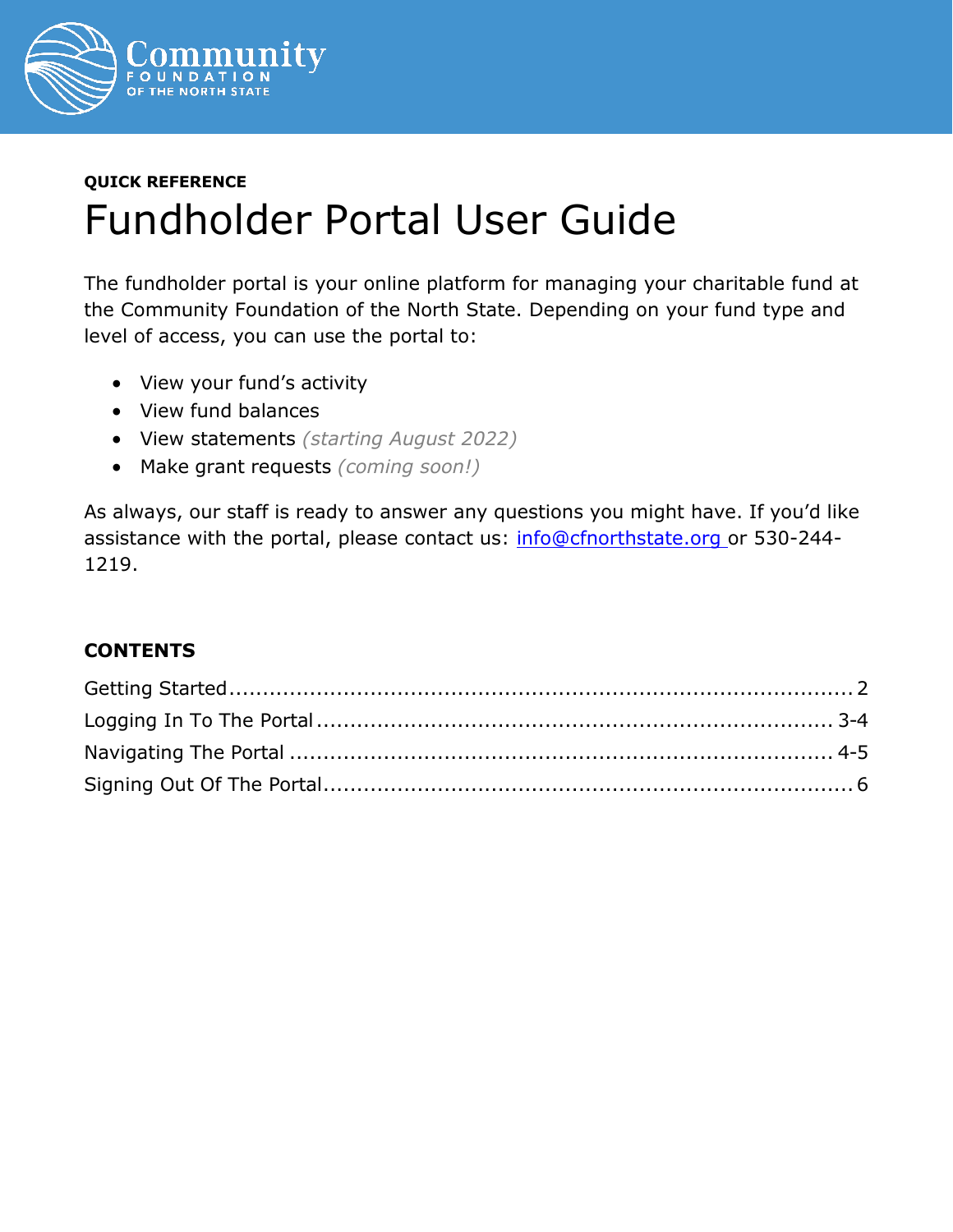# <span id="page-1-0"></span>**GETTING STARTED**

Foundation staff will initiate your account setup. Once the process has been initiated, you will receive an automated email from sender "[no-reply@fcsuite.com](mailto:no-reply@fcsuite.com)" with "CFNS Fund Holder Online Account Setup" in the subject line. The automated email will instruct you on the simple steps to activate your account. Your username will be your email address (written in lowercase letters). **Save your username and the password you create in a secure location for future use!**

| Example |  |
|---------|--|
| Email   |  |



From: Community Foundation of the North State-TEST <no-reply@fcsuite.com> Sent: Wednesday, June 8, 2022 3:03 PM To: Community Foundation of the North State <info@cfnorthstate.org> Subject: CFNS Fund Holder Online Account Setup Dear Test Leal, We are so excited to launch the brand-new Fund Holder Portal for our CFNS fund holders! To get started, see below.

<span id="page-1-1"></span>If you do not receive the email, please check your junk or spam folder. If you still do not find the email contact [CFNS staff](mailto:info@cfnorthstate.org?subject=Fund%20Holder%20Portal%20Assistance%20Needed)

Already setup your online account?

Skip this step & start on page 3!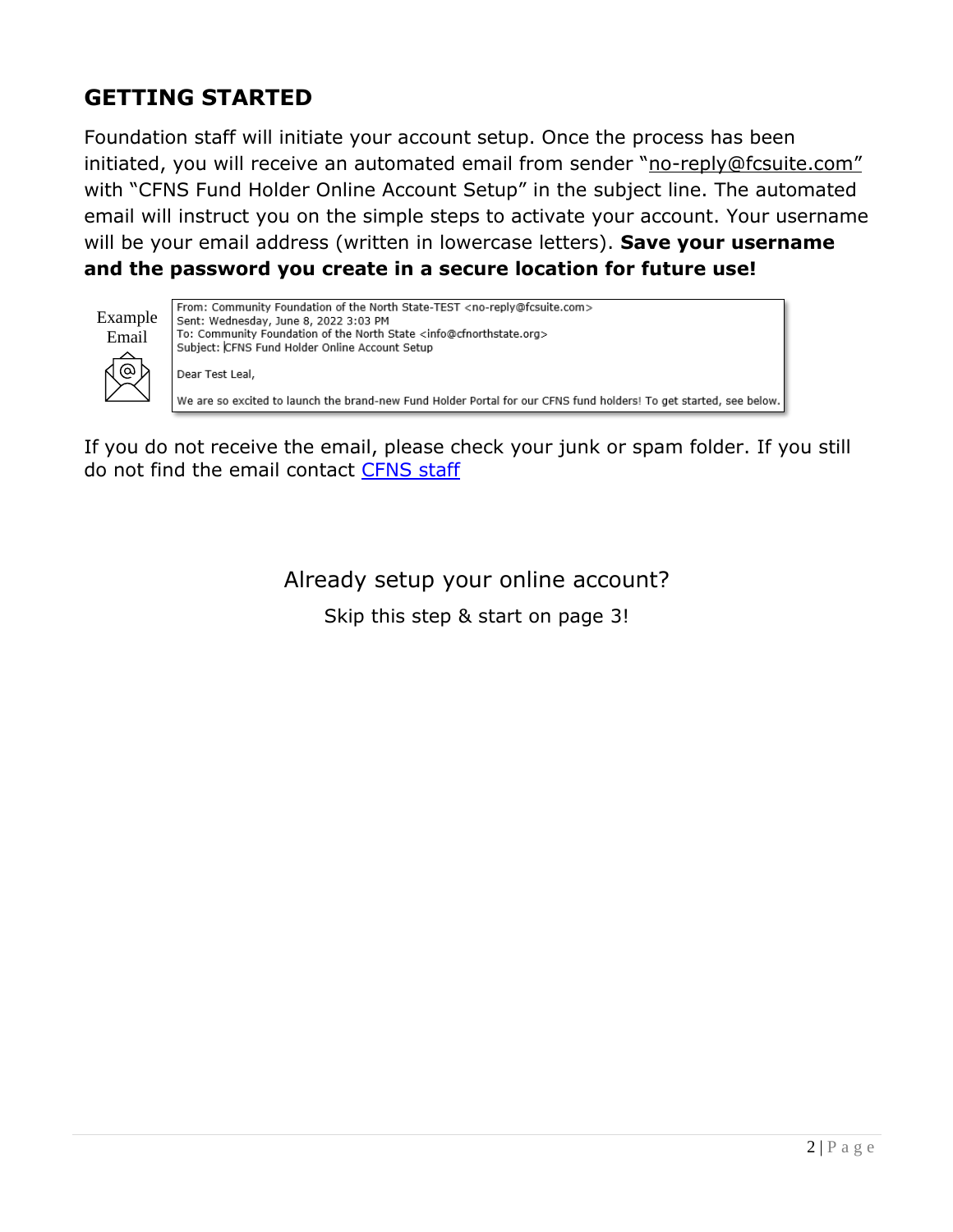# **LOGGING IN TO THE PORTAL**

Once you create your account using the step above you can access the portal at any time.

Click the icon on the Community Foundation [homepage](https://cfnorthstate.org/)



Or simply type the portal URL directly into your internet browser [\(www.cfnorthstate.org/portal\)](http://www.cfnorthstate.org/portal), then click on the **Fund Holder Portal** button.

| <b>Fund Holder Portal</b><br>Community Foundation of the North State is pleased to announce the launch of our new fundholder<br>portal                                                                                       |
|------------------------------------------------------------------------------------------------------------------------------------------------------------------------------------------------------------------------------|
| <b>Current CFNS Fundholders!</b><br>You can now interact with your account(s) via a secure, password-protected website.<br>Already set up your online access? Click the button below to log in:<br><b>Fund Holder Portal</b> |

This will take you to the login screen where you will enter your username (the email address associated with your fund, written in lowercase letters) and your password.

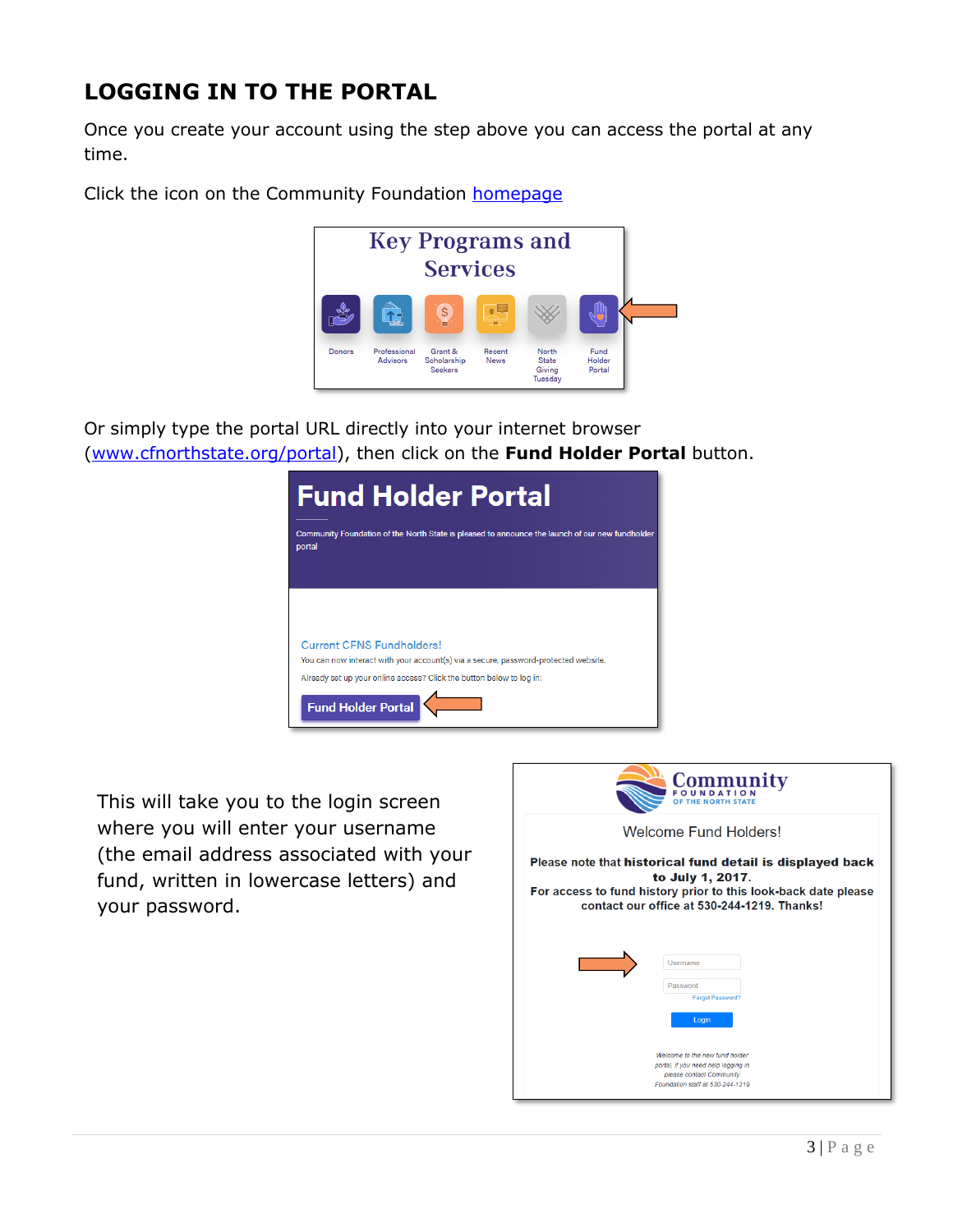If you serve as an advisor for multiple charitable funds at CFNS, you will see the "Choose Fund" menu once you have successfully signed into the portal. Select the fund name you'd like to view.



### **NAVIGATING THE PORTAL**

The Home screen provides an at-a-glance list of recent contributions to the fund and grants recently paid out of the fund. You will also see the live, updated balance and the fund's advisors.

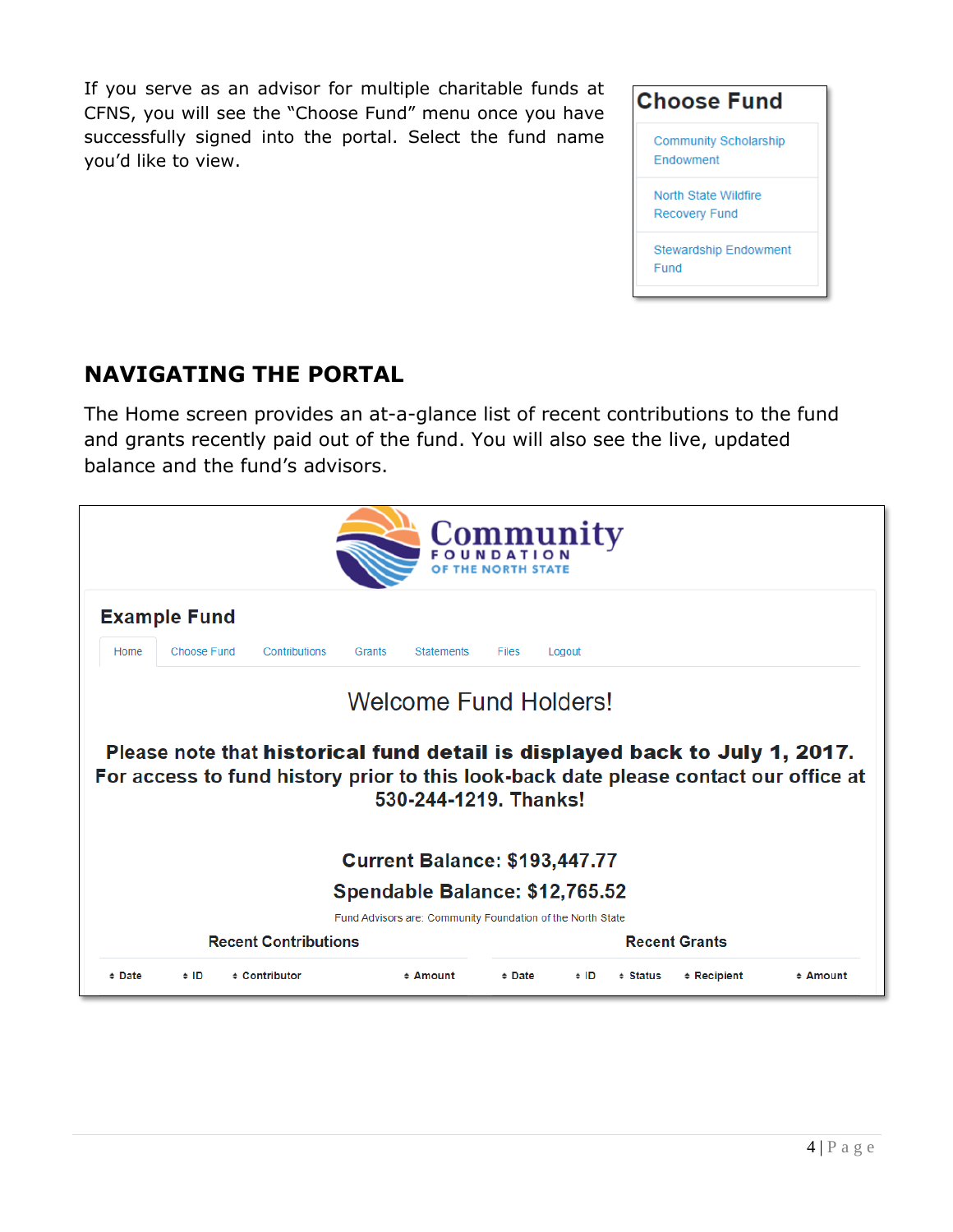

Use the menu bar along the top of the window to manage your fund. Depending on your level of access to the fund you're viewing, you will have several menu options to select from:

- **Choose Fund** (for donors who serve as advisors to multiple funds only): Allows you to select and interact with your various funds
- **Contributions**: Provides in-depth information regarding each contribution received into the fund **as of July 1, 2017**. You may use the "Export" option (which appears on the far right of the navigation menu) to export donation information into a Microsoft Excel spreadsheet. Clicking on a Contributor's name will bring up their history of contributions.
- **Grants**: Offers more detail about all grants distributed from this fund. The top section provides a summary of grantees. Scroll down past the summary section to see an itemized list of grants paid in descending order.
- *Grant Requests: Coming Soon - Donor Advised Fund Holders will see the Grant Request tab later this summer!*
- **Statements**: Semi-annual statements related to the fund will be archived under this tab. Check back in *August 2022* for the very first digital statement!
- **Files**: Important documents related to the fund will be archived here, conveniently accessible to you and other fundholders with access to the fund.